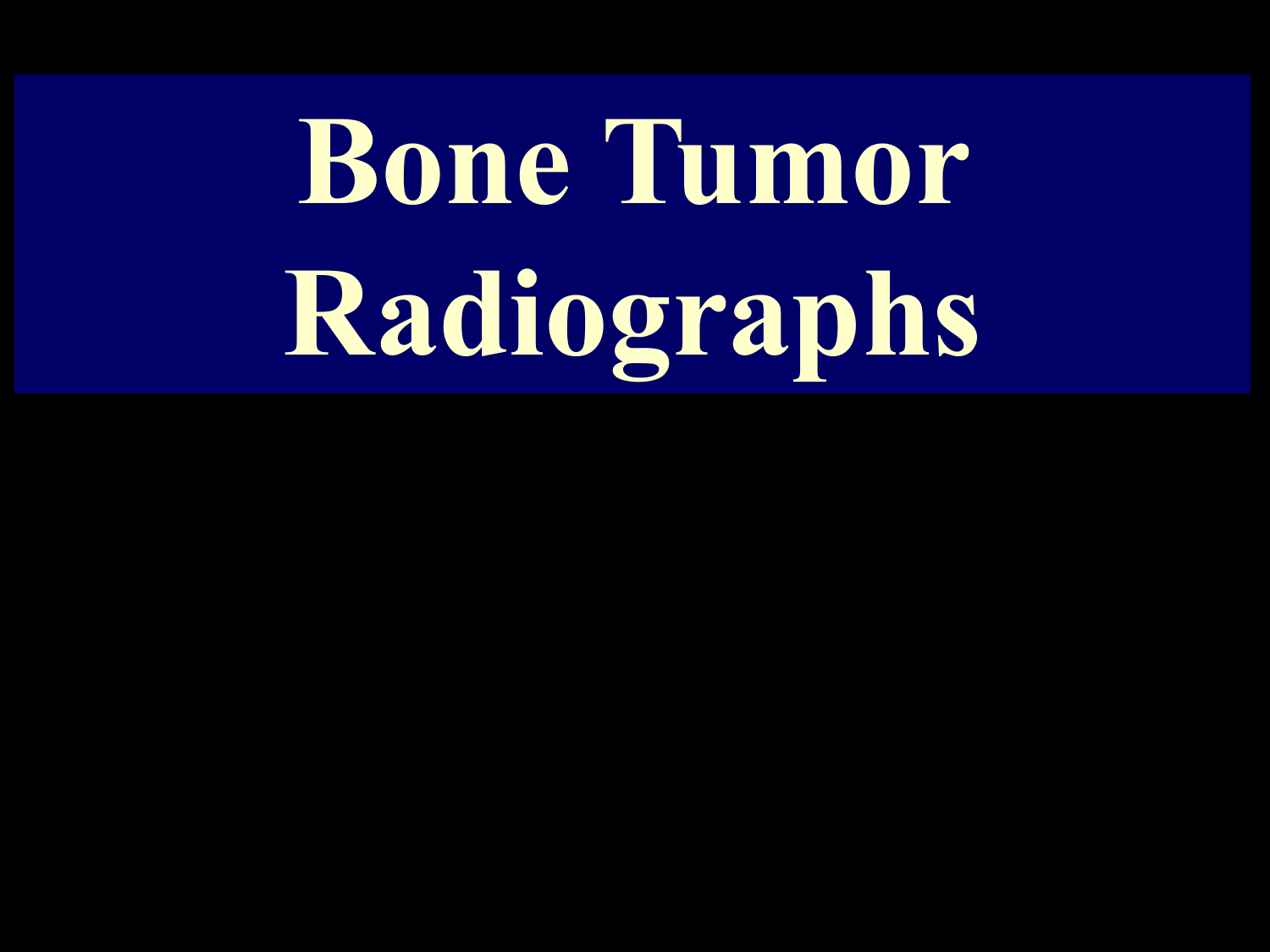#### How to **diagnose ?**

- 1- Age
- 2- Bone
- 3- Bone Zone: epiphyseal- Metaphyseal- diaphyseal
- 4- Nature: lytic, sclerotic, mixed
- 5- Location: centric, eccentric, cortical, juxtacortical
- 6- Margin
- 7- Periosteal Reaction
- 8- Cortical Destruction
- 9- Matrix
- 10- Solitary or Multiple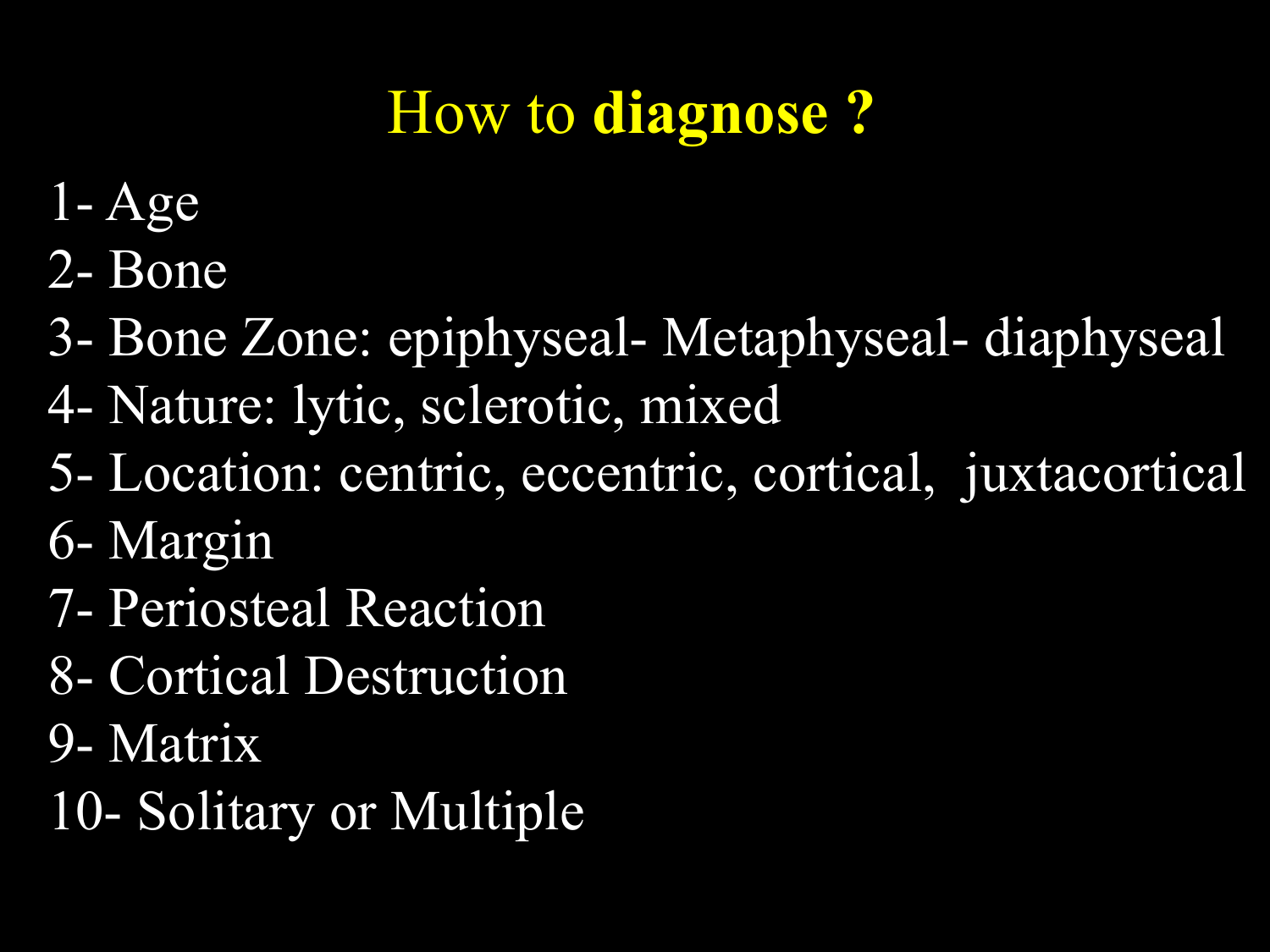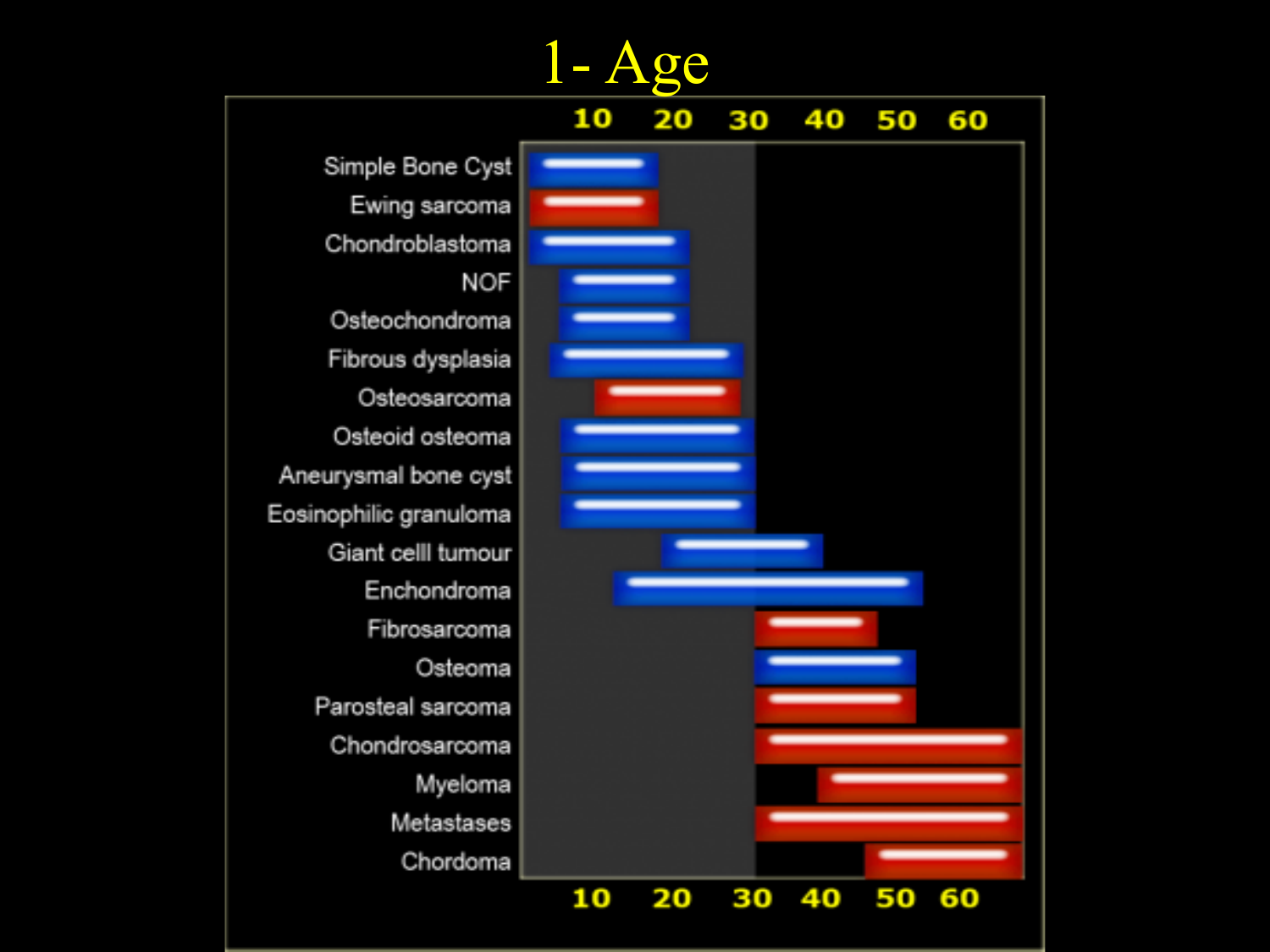#### 2- Bone Affected

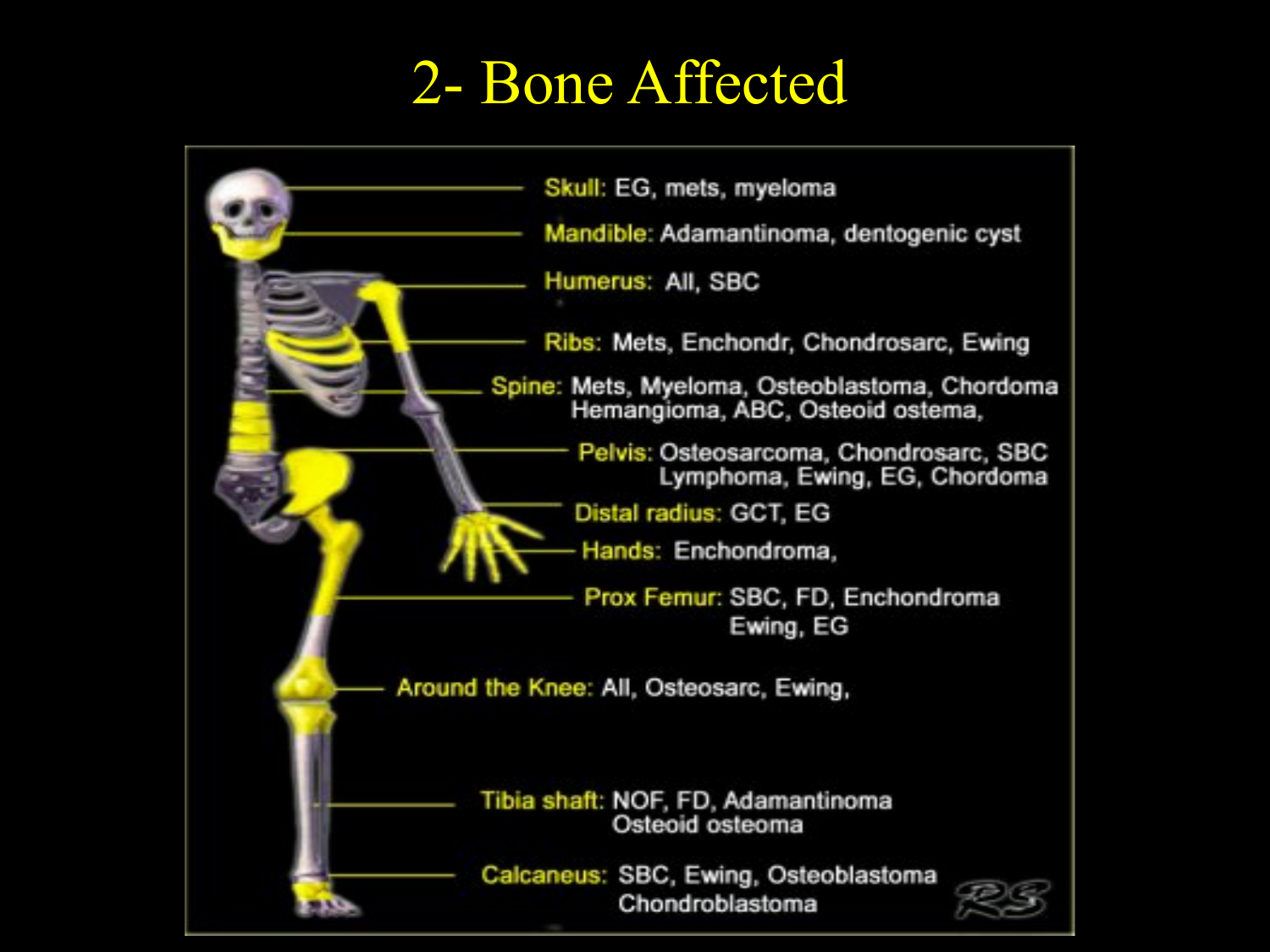# Rule

#### Metastases are rare distal to the elbow

and knee joints.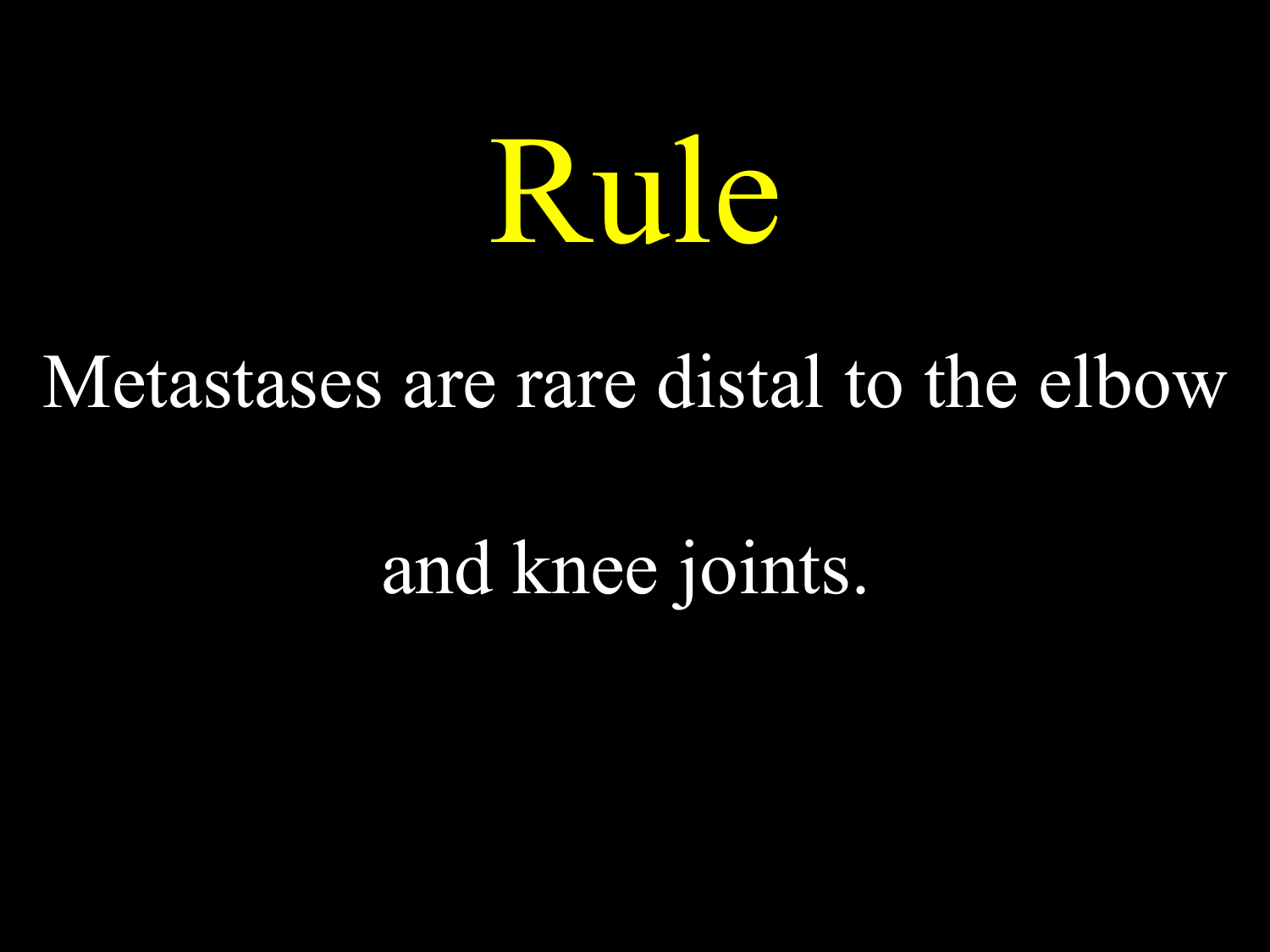### Bone Zone

|             | $\leq 30$ ys                                                              | $>$ 30 ys                                           |
|-------------|---------------------------------------------------------------------------|-----------------------------------------------------|
| Epiphyseal  | Chondroblastoma<br>Infection                                              | Geodes- GCT<br>Infection                            |
| Metaphyseal | <b>SBC-ABC-NOF</b><br>Enchondroma<br>Osteochondroma<br>Osteosarcoma - CMF | Enchondroma<br>Chondrosarcoma<br>Metastases-Myeloma |
| Diaphyseal  | Ewing sarcoma<br>Osteoid osteoma<br>FD                                    | Metastases-Myeloma<br>Lymphoma                      |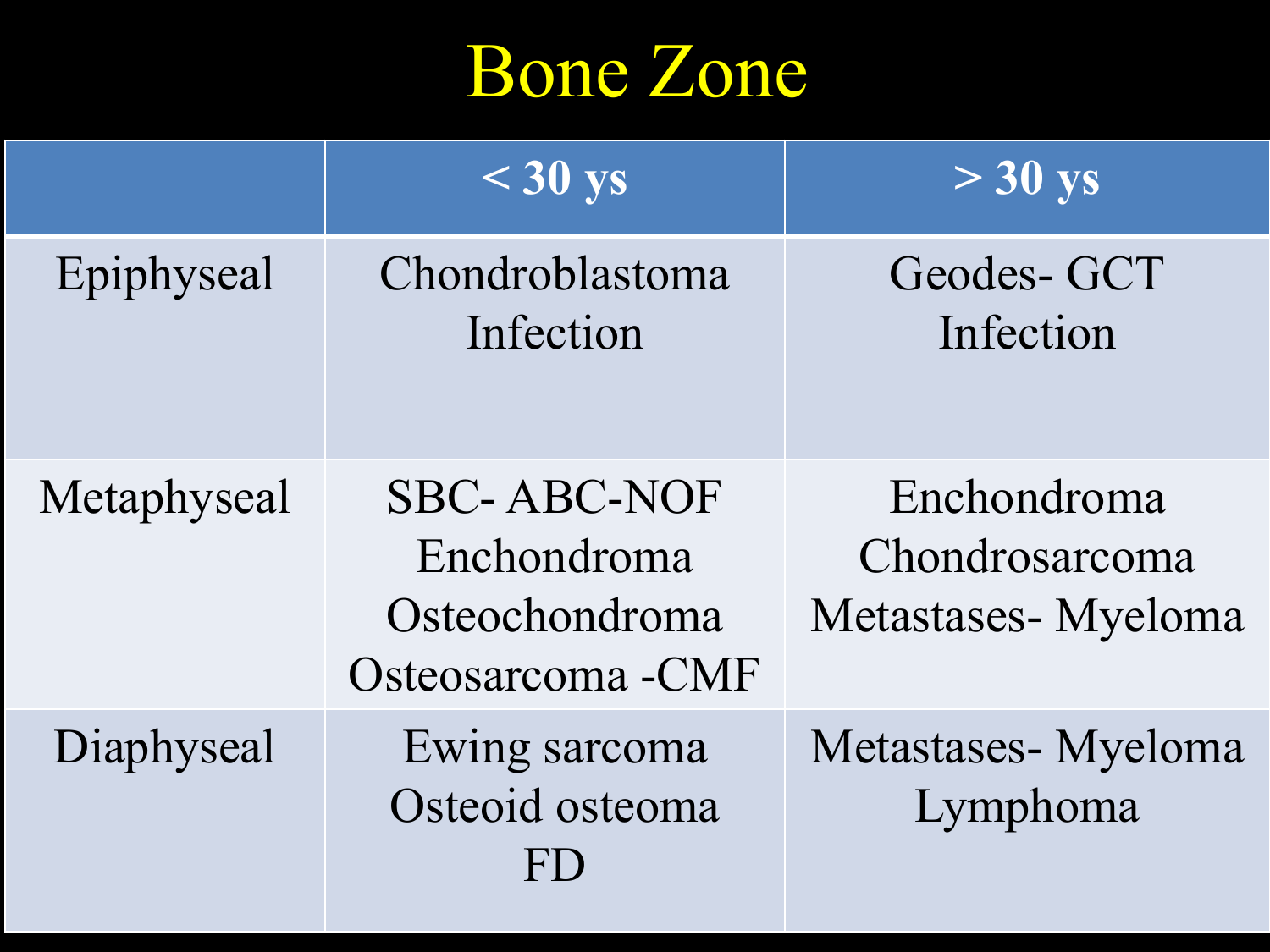# 4- Position of the Lesion

1- Centric

2- Eccentric

3- Cortical

4- Juxta-cortical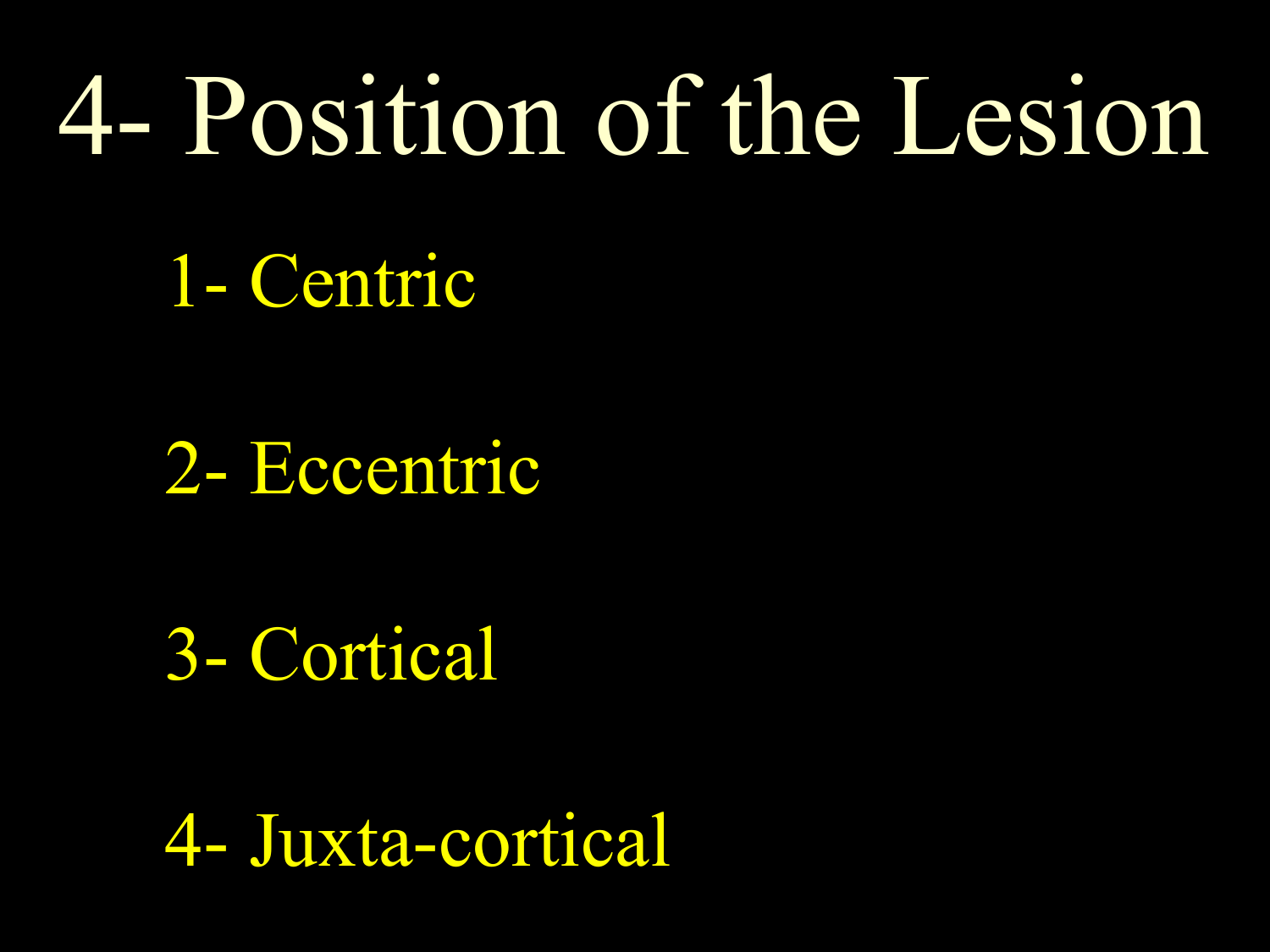### Centric Lesions

#### 1- SBC

#### 2- Eosinophilic granuloma

### 3- Fibrous dysplasia

#### 4- ABC

#### 5- Enchondroma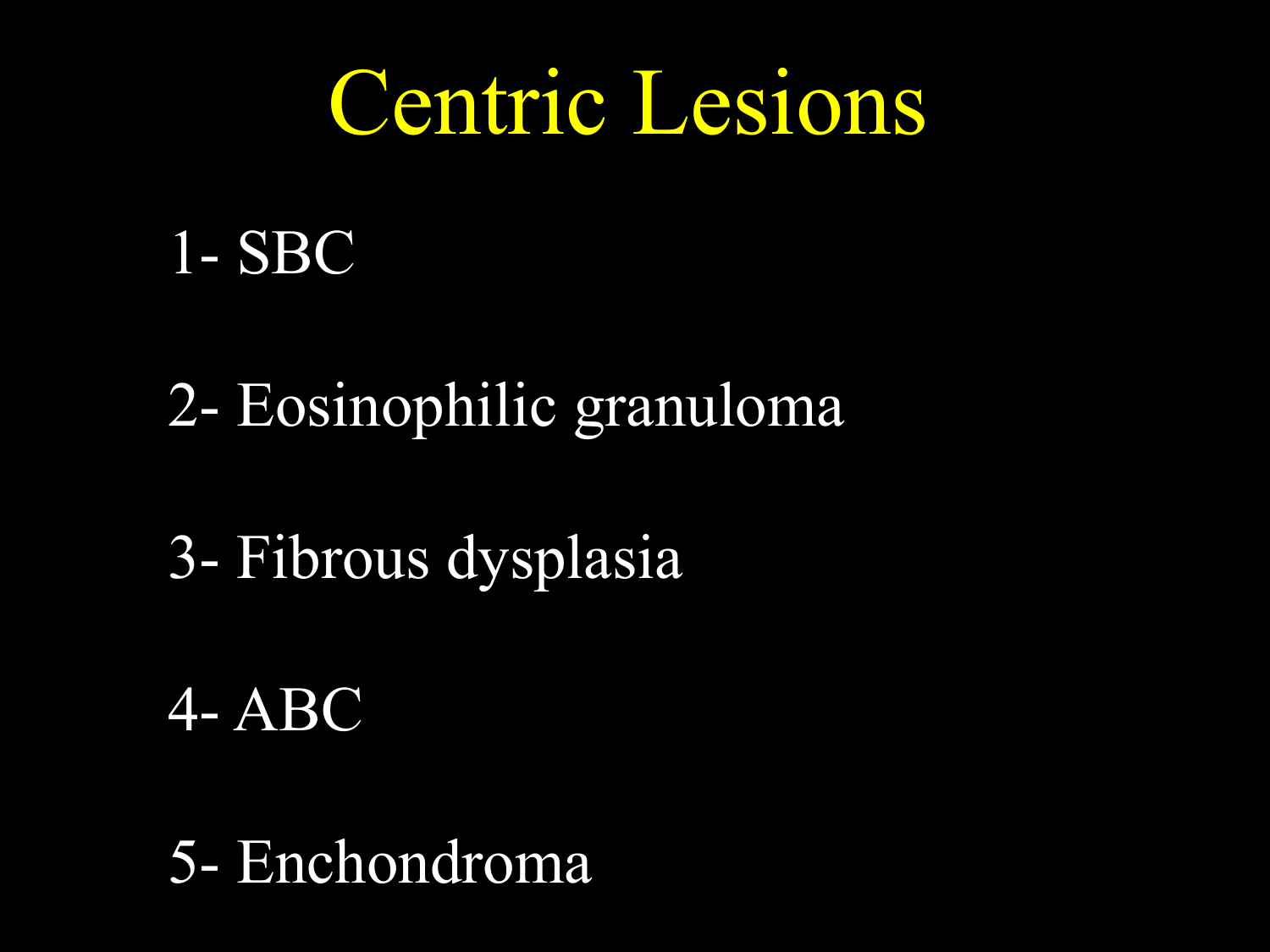### Eccentric Lesions

- 1- Osteosarcoma
- 2- Non- ossifying fibroma
- 3-Chondroblastoma
- 4- Chondromyxoid fibroma
- 5- GCT
- 6- Osteoblastoma
- 7- ABC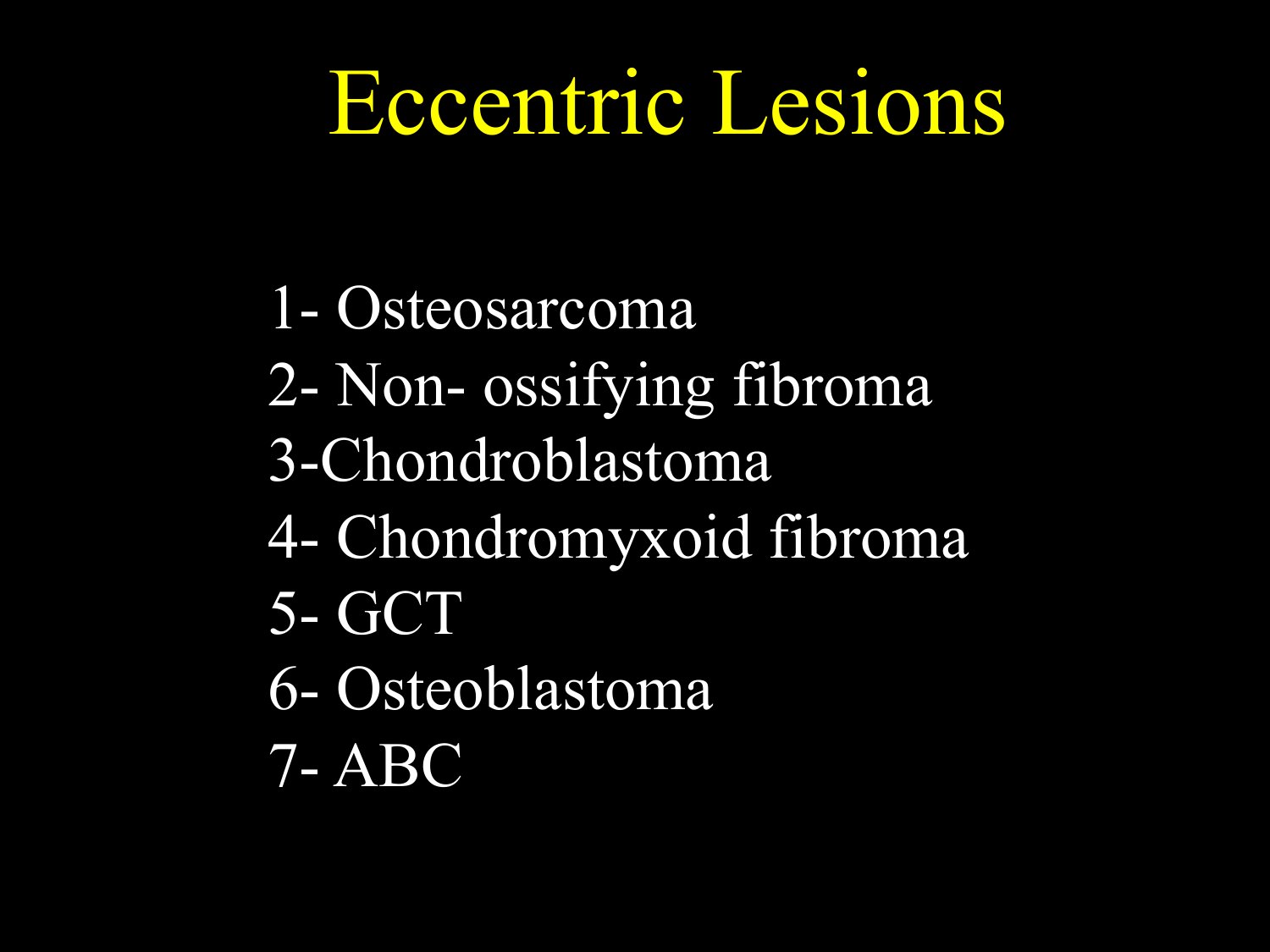## 5- Nature of the Lesion

1- Osteolytic

2- Sclerotic

3- Mixed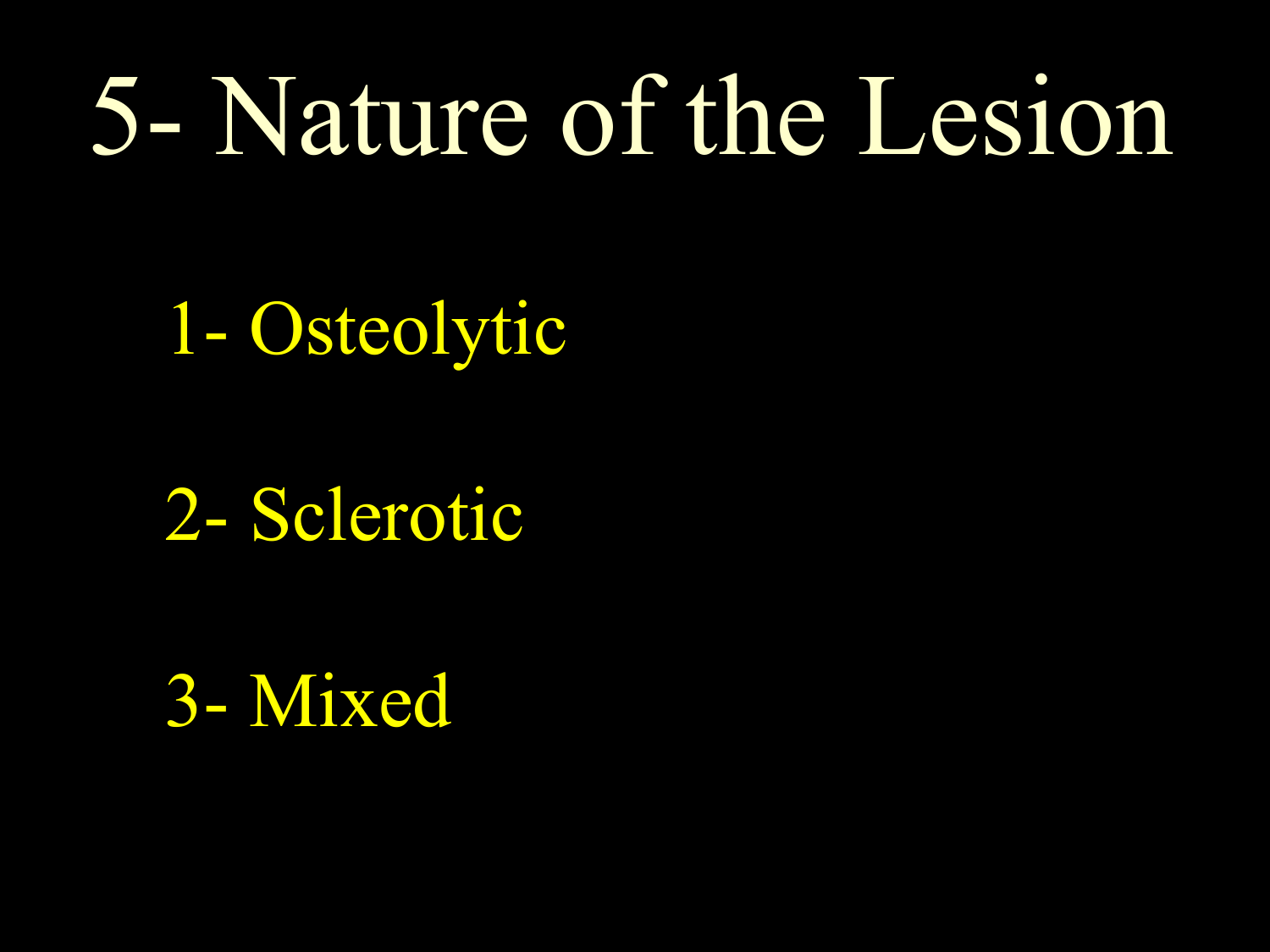Sclerotic Lesions 0-10 years **Osteosarcoma** 10-20 years Osteosarcoma, EG, Osteoid osteoma, Osteoblastoma 20-40 years Enchondroma, Osteoma, bone island Parosteal osteosarcoma 40 years Bone metastases, bone island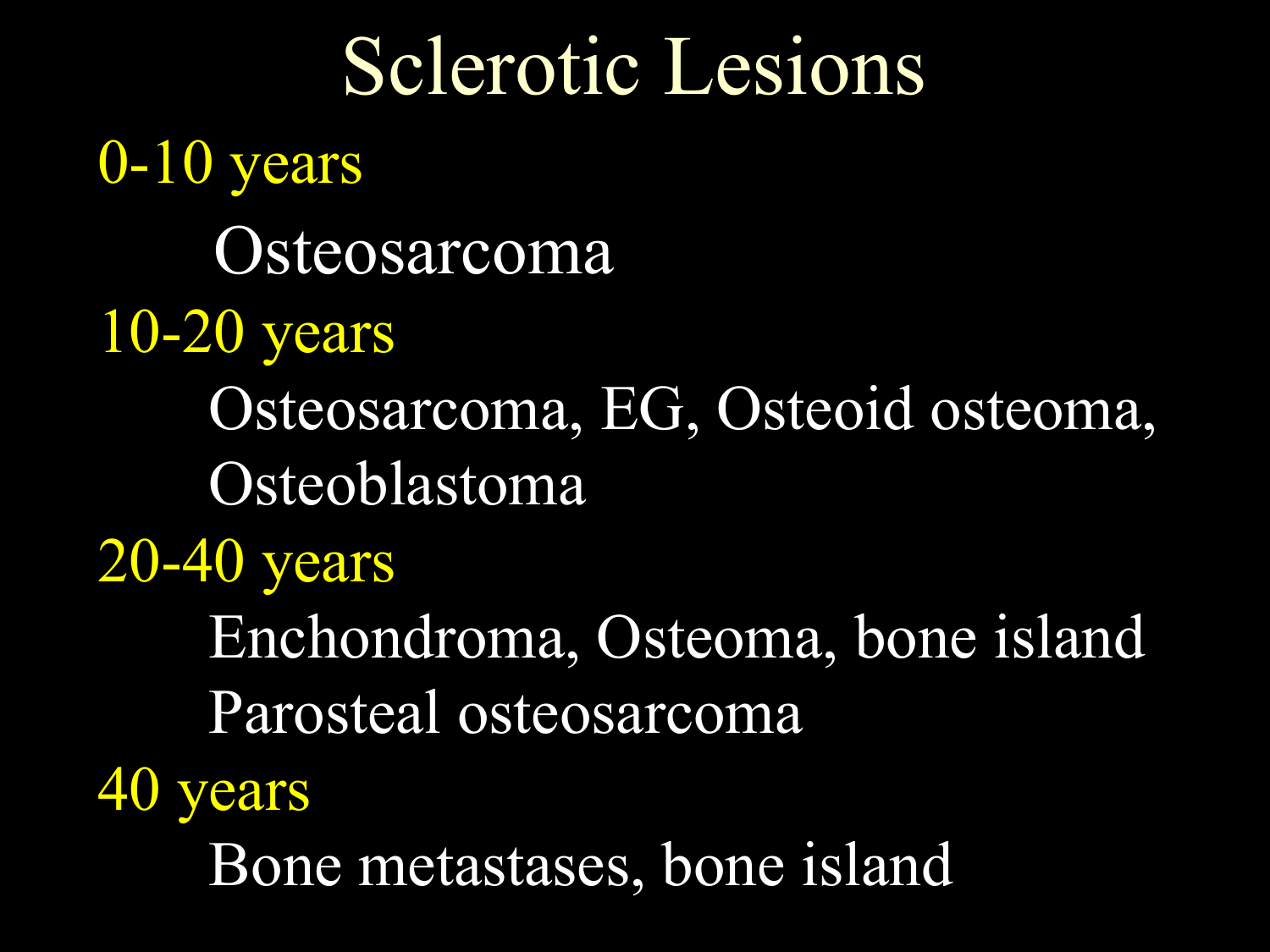## 6- Margin

| Age       | <b>Well-defined</b>                                        | <b>Ill-Defined</b>                              |
|-----------|------------------------------------------------------------|-------------------------------------------------|
| $0 - 10$  | EG<br><b>SBC</b>                                           | EG-Ewing<br>Osteosarcoma-leukemia               |
| $10 - 20$ | NOF- Osteoblastoma<br>FD-SBC-EG-ABC<br>CMF-Chondroblastoma | EG-Ewing<br>Osteosarcoma                        |
| $20 - 40$ | GCT, Enchondroma<br>Chondrosarcoma-<br>Osteoblastoma       | <b>GCT</b>                                      |
| >40       | <b>Metastases</b><br>Myeloma-Geodes                        | <b>Metastases</b><br>Myeloma-<br>Chondrosarcoma |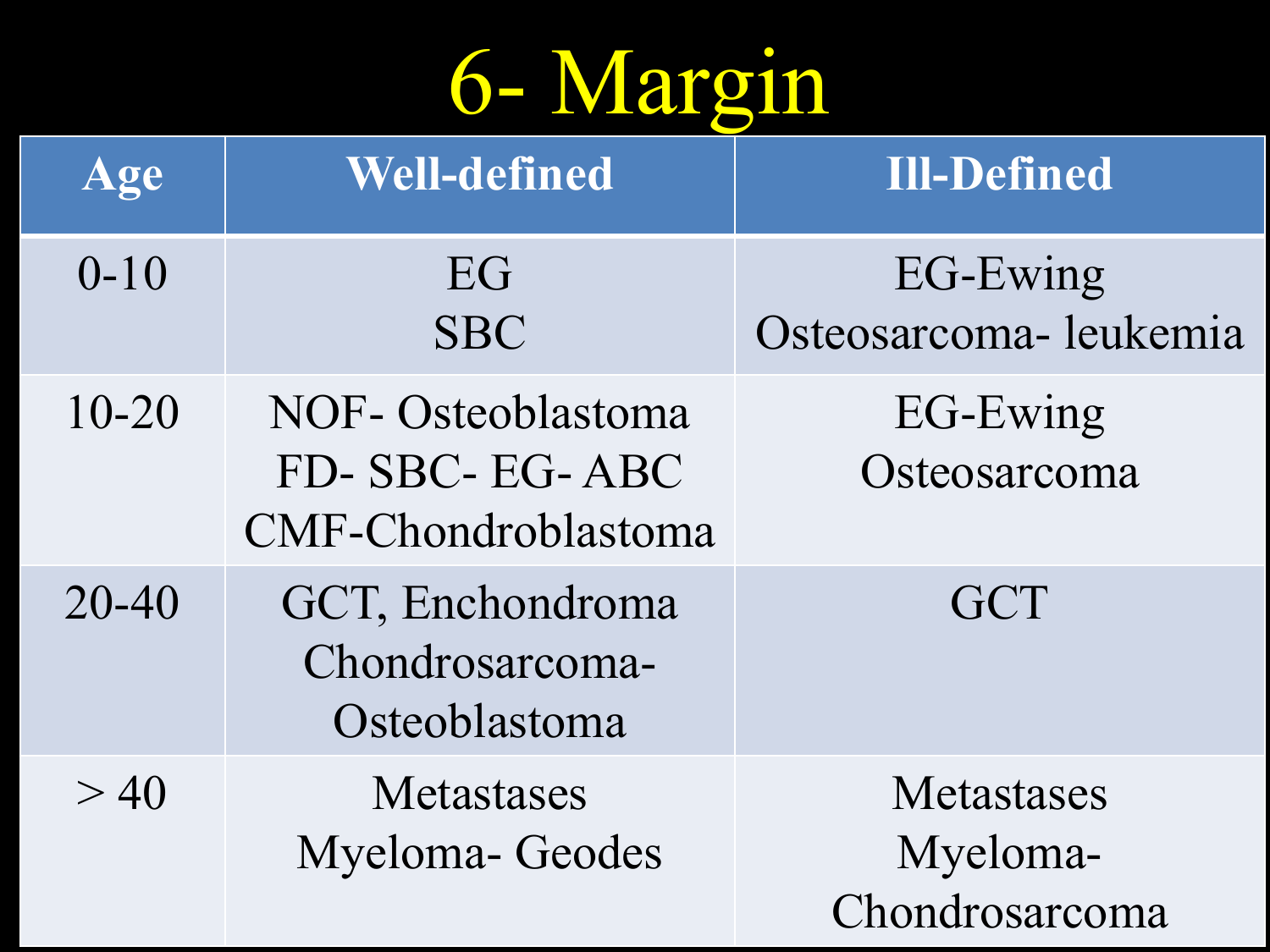## Periosteal Reaction

A periosteal reaction is a non-specific reaction occur whenever the periosteum is irritated by a malignant tumor, benign tumor, infection or trauma.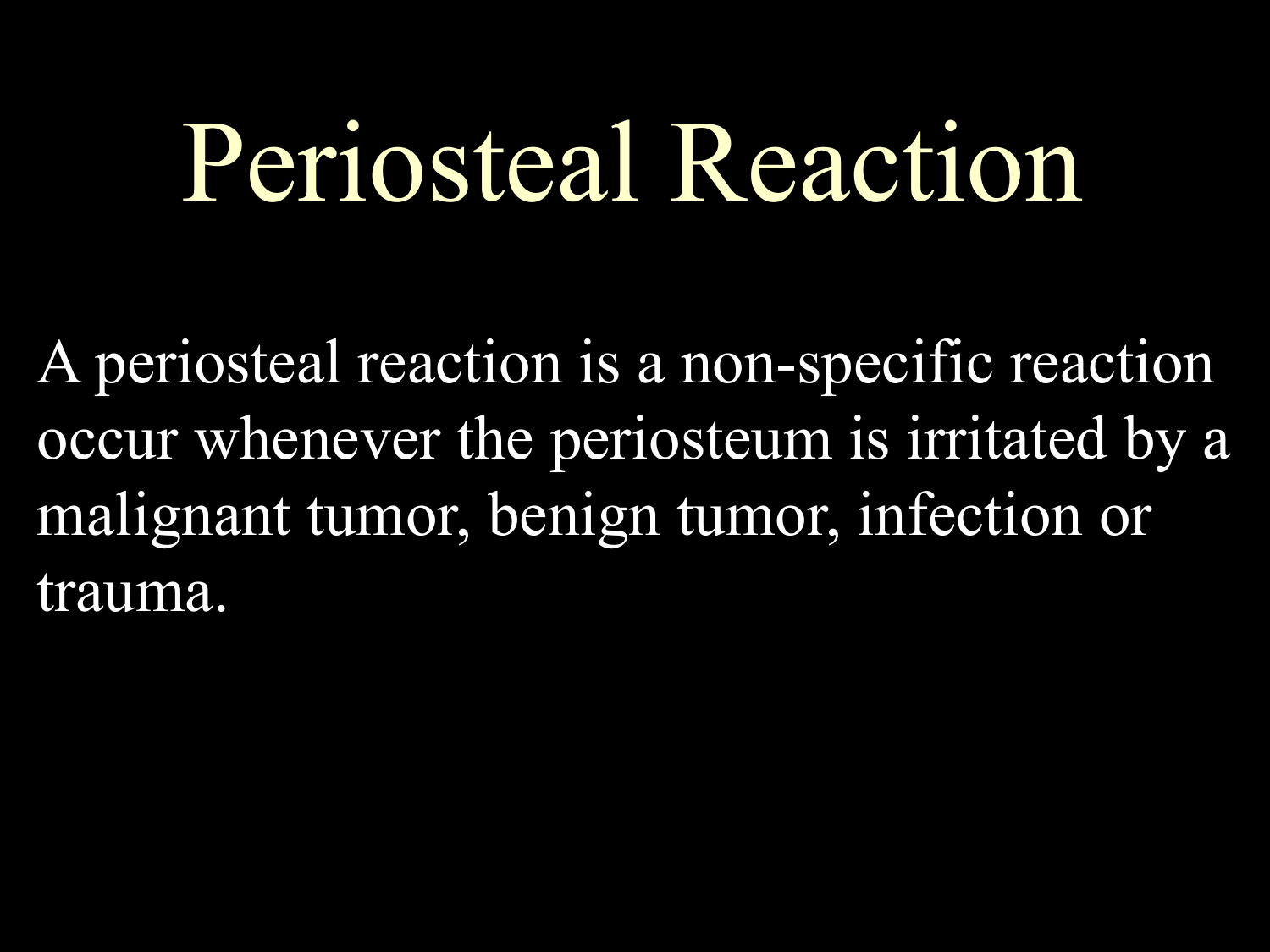# Rule

### Malignant lesions *never cause* a benign

periosteal reaction.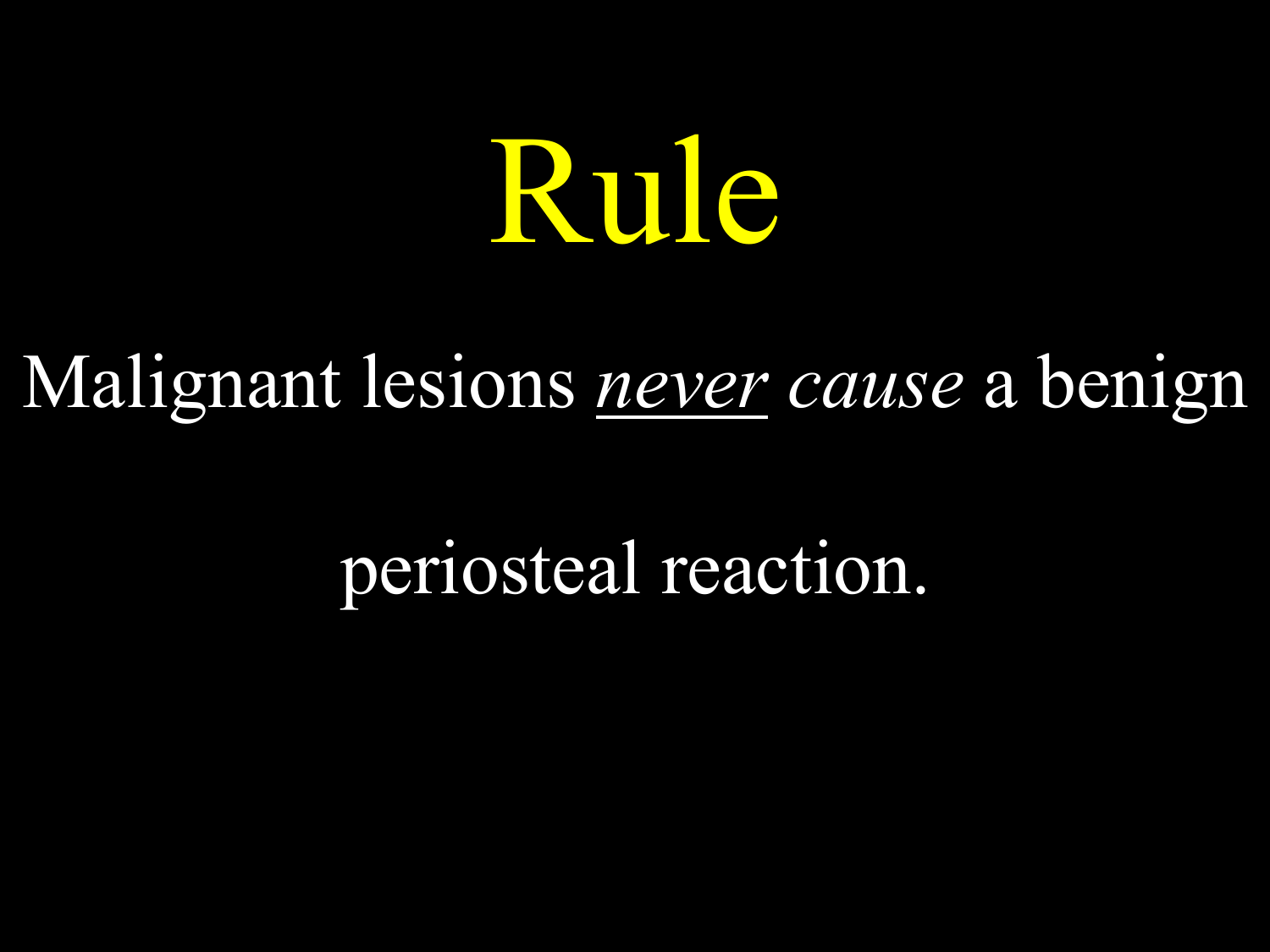# Rule

A periosteal reaction excludes the diagnosis of : 1- Fibrous dysplasia 2- Enchondroma 3- Non-ossifying fibroma

4- SBC

(unless there is a fracture)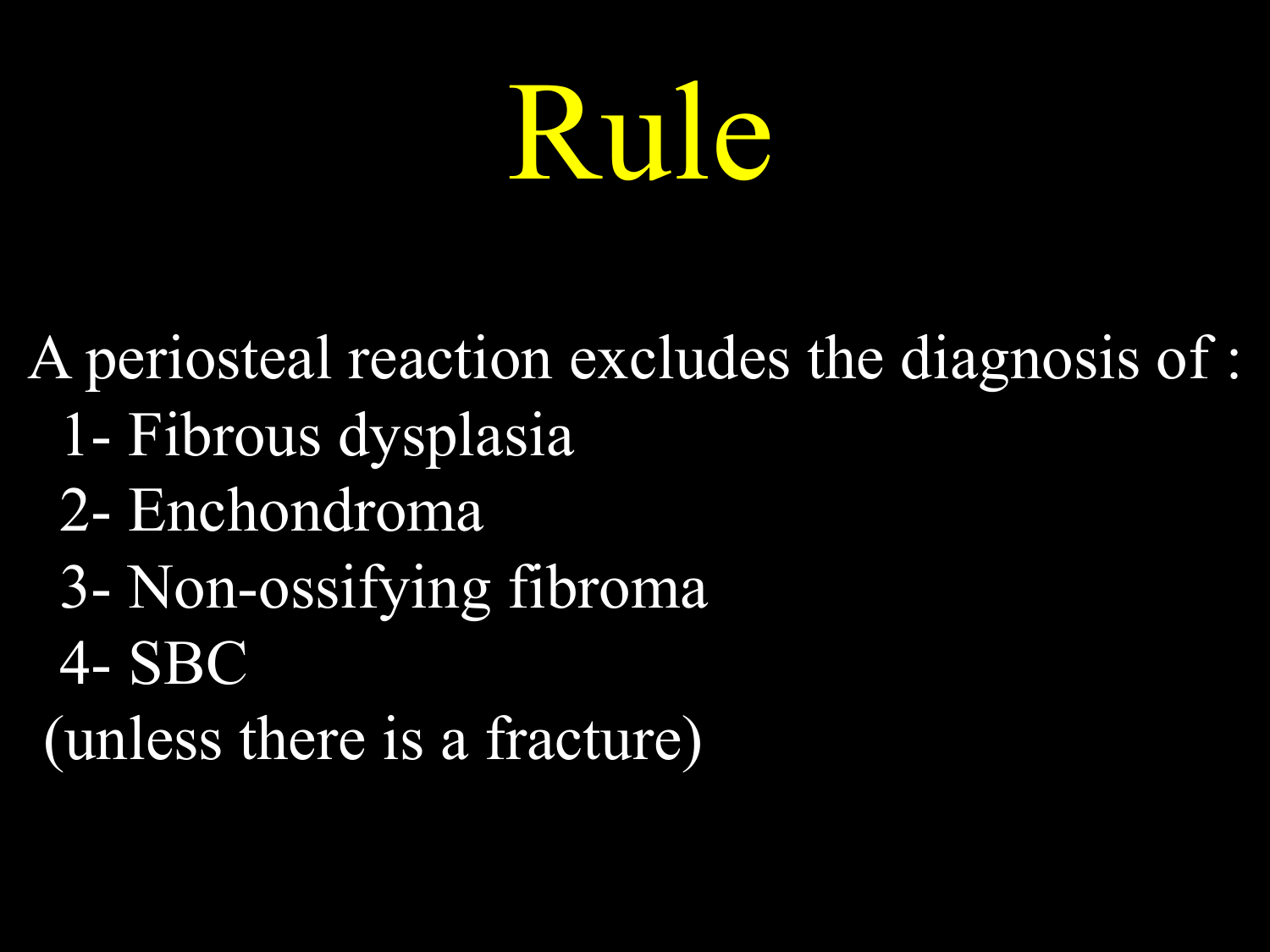## Ballooning

Ballooning is a special type of cortical destruction :destruction of endosteal cortical bone and the addition of new bone on the outside occur at the same rate, resulting in expansion.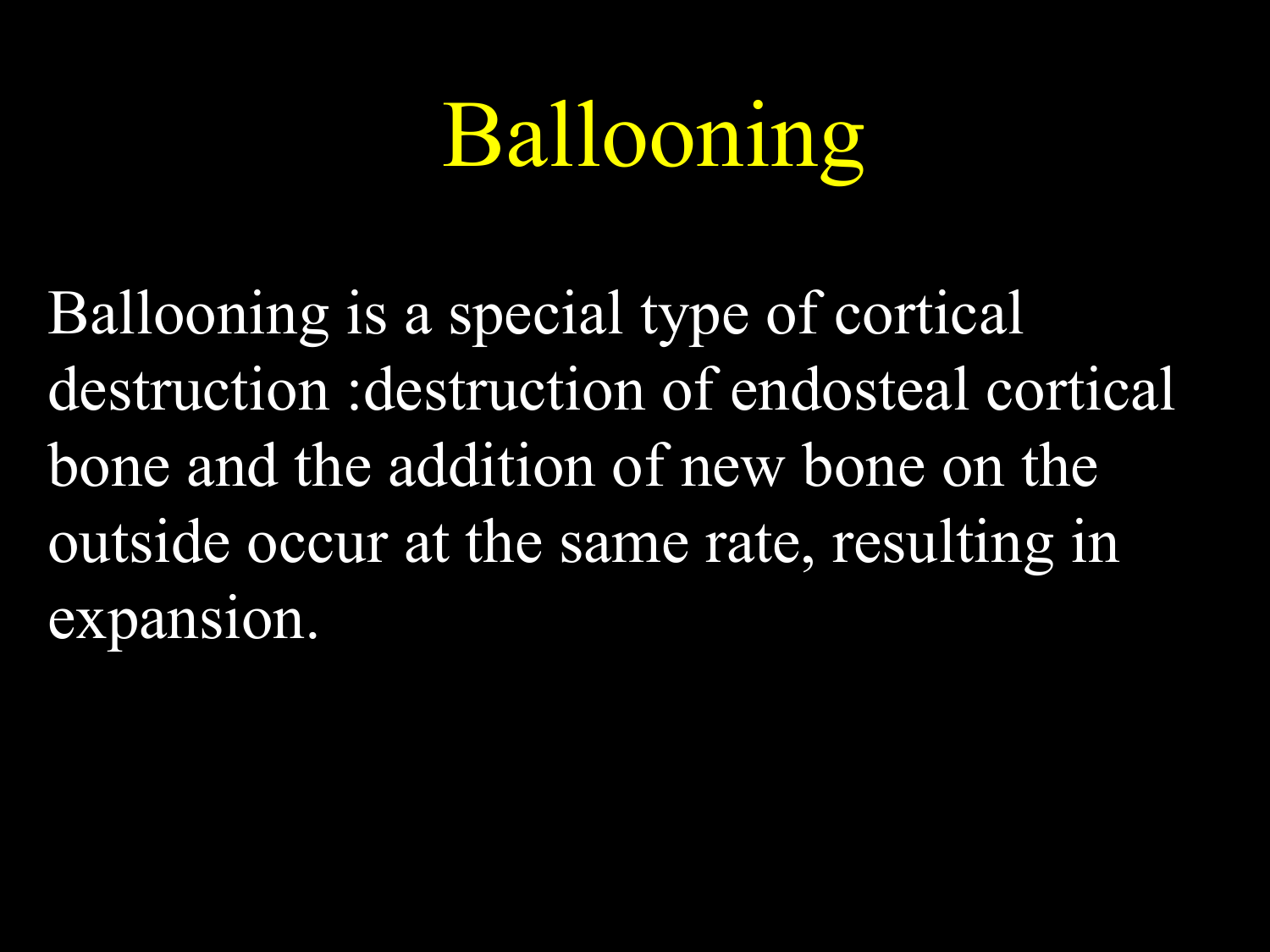# Rule

When you are confronted with ballooning think in GCT if the lesion is epiphyseal or chondromyxoid fibroma if the lesion is metaphyseal.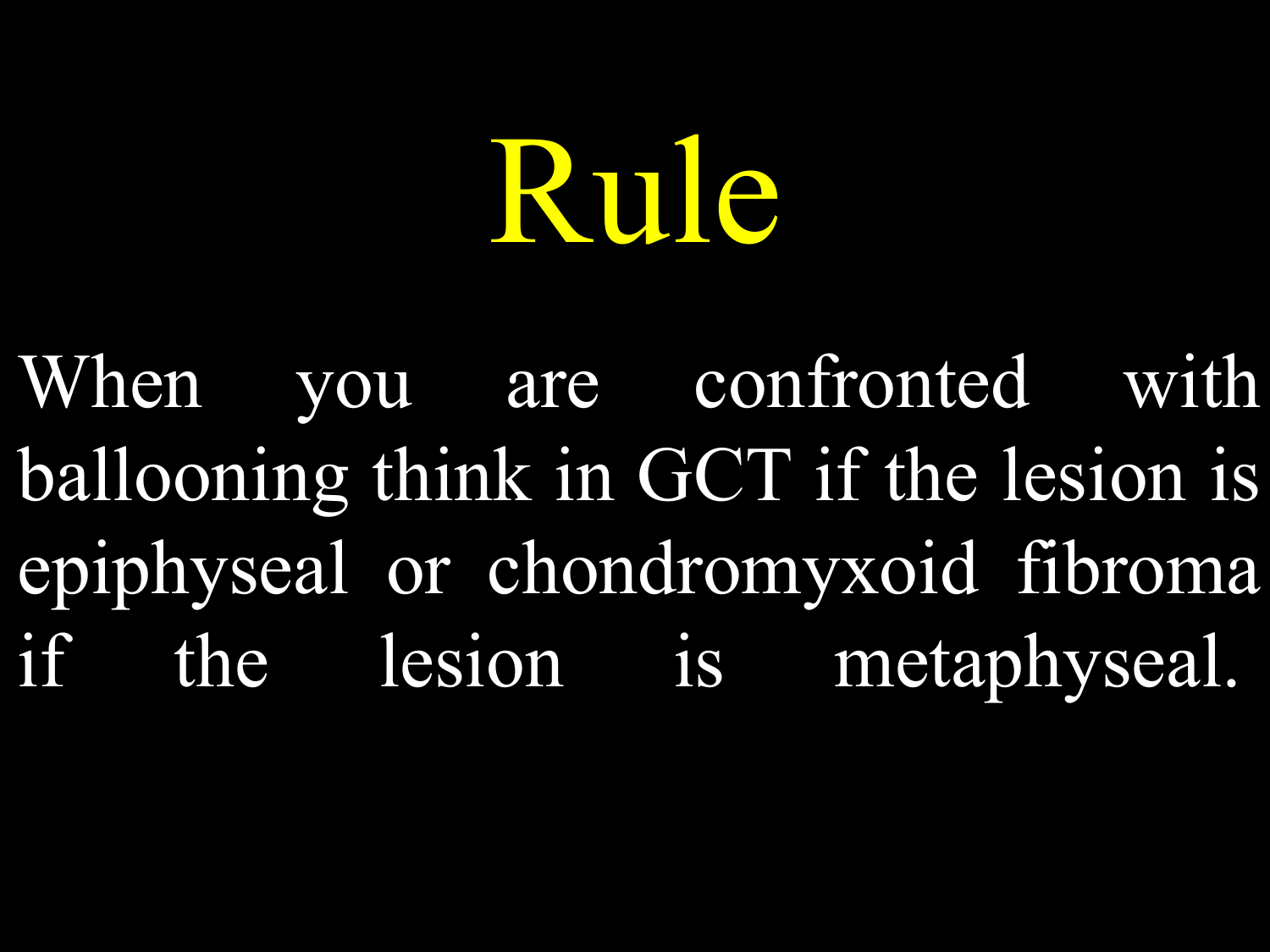## 9- Matrix

### 1- Chondroid

2- Osteoid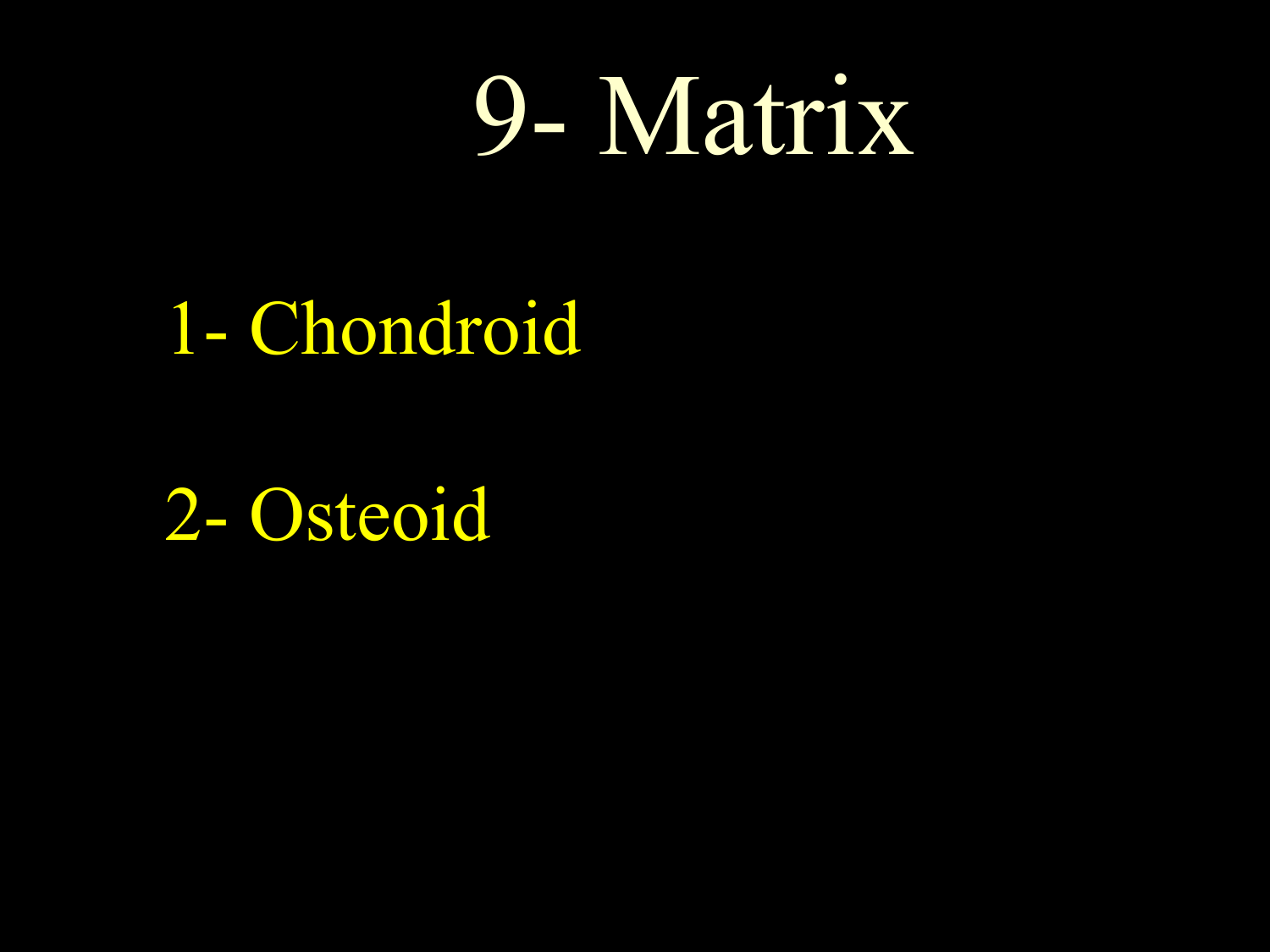# Osteoid-Producing Tumors

1-Osteoma 2- Osteoid osteoma 3-Osteoblastoma 4- Osteosarcoma 5- Enostosis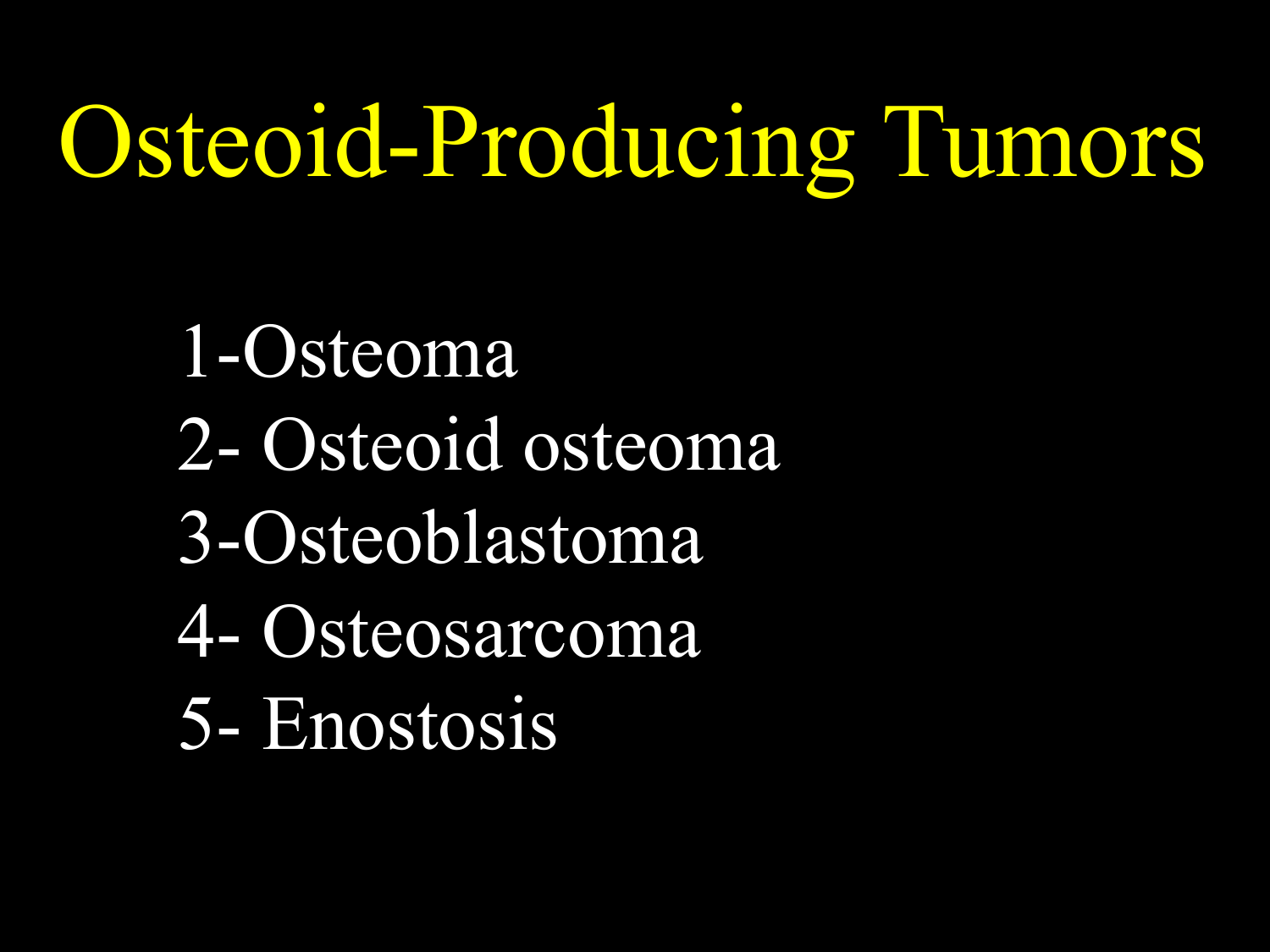### 10- Solitary or Multiple

### Polyostotic lesions < 30 years

- 1- Non- ossifying fibroma
- 2- Fibrous dysplasia
- 3- Multifocal osteomyelitis
- 4- Enchondromas
- 5- Osteochondoma
- 6- Leukemia
- 7- Metastatic Ewing' s sarcoma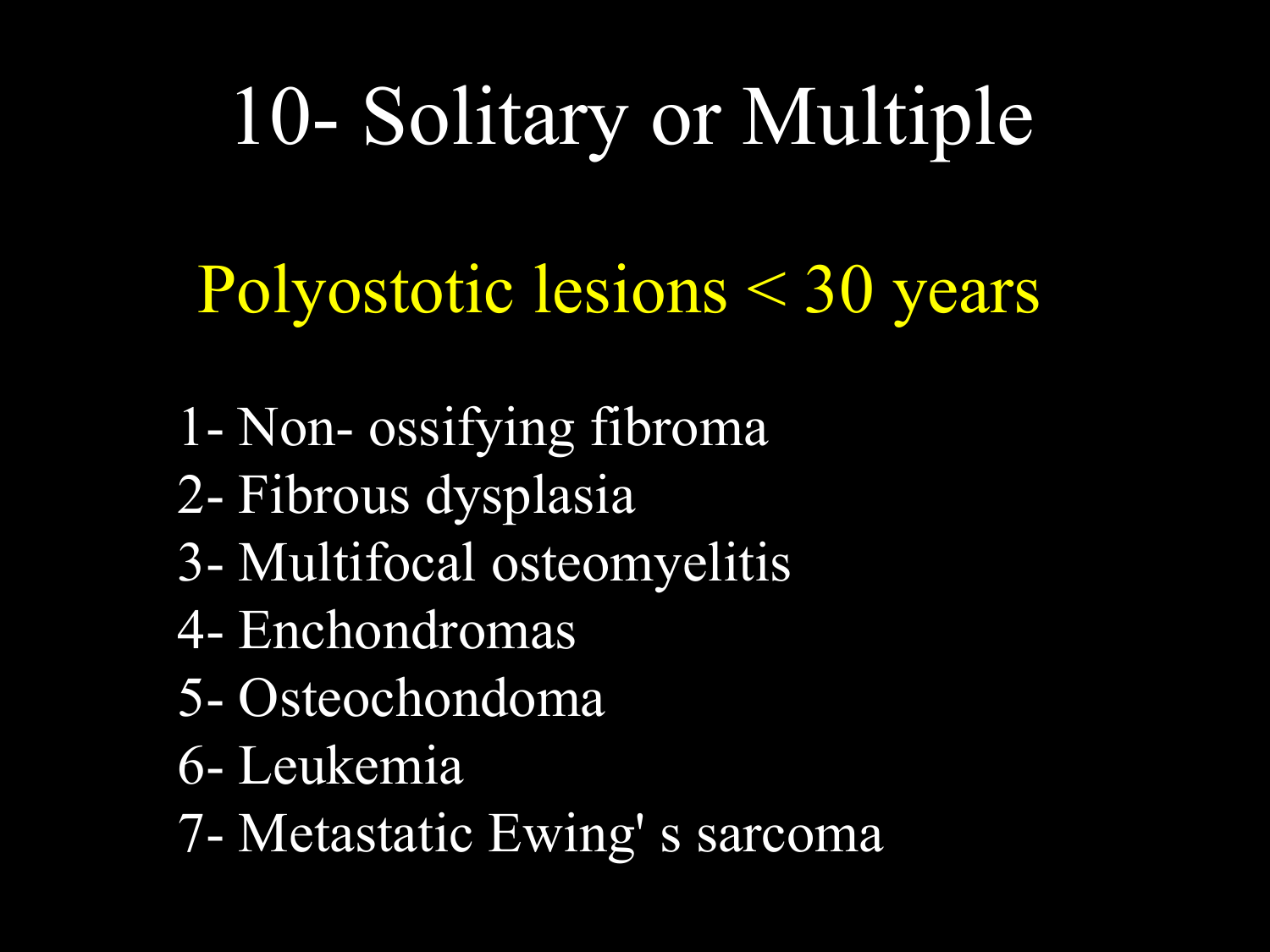### Polyostotic lesions > 30 years

- 1-Metastases
- 2- Multiple myeloma
- 3- Multiple enchondromas
- 4-Fibrous dysplasia
- 5- Brown tumors of hyperparathyroidism
- 6- Bone infarcts